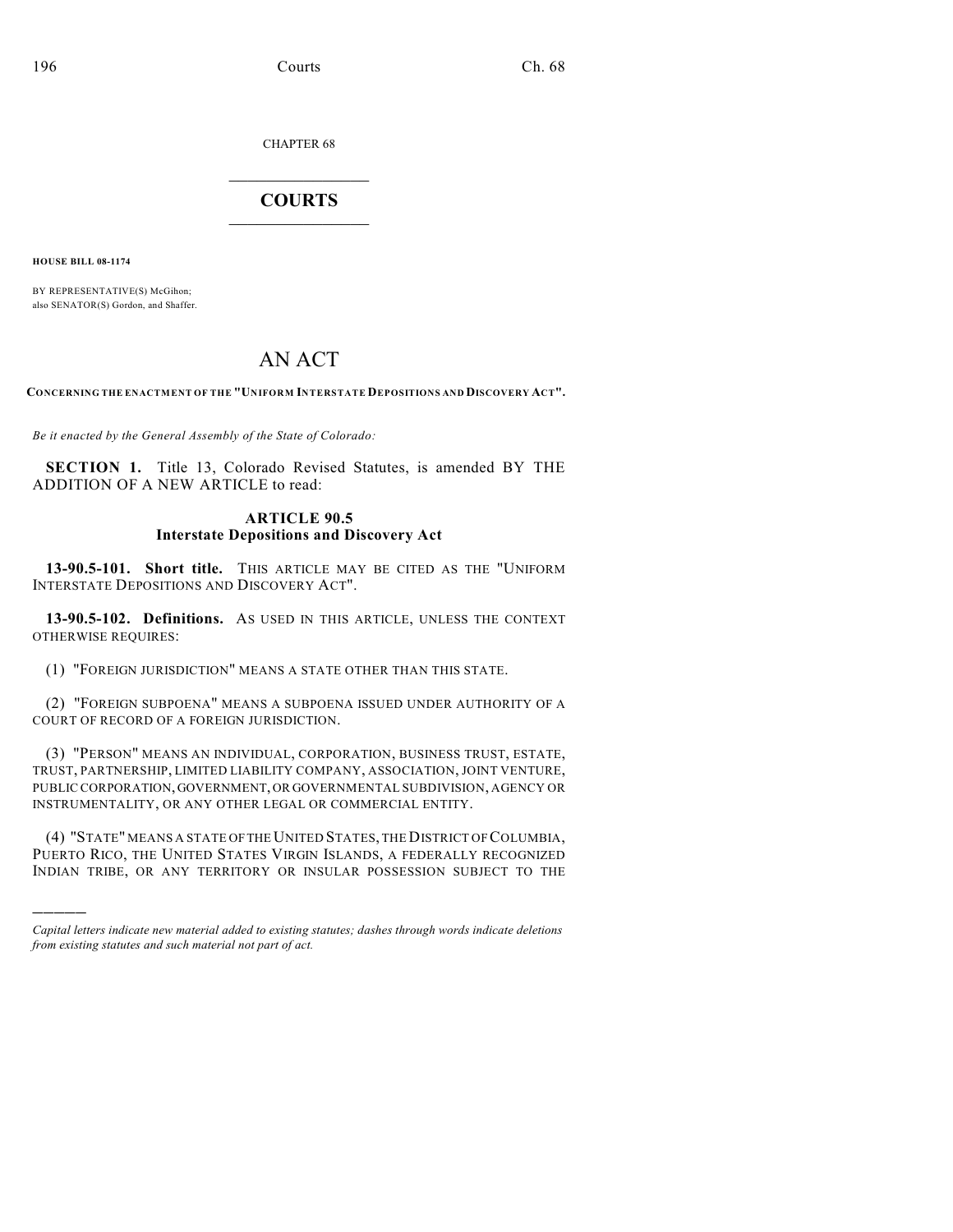JURISDICTION OF THE UNITED STATES.

(5) "SUBPOENA" MEANS A DOCUMENT, HOWEVER DENOMINATED, ISSUED UNDER AUTHORITY OF A COURT OF RECORD REQUIRING A PERSON TO:

(a) ATTEND AND GIVE TESTIMONY AT A DEPOSITION;

(b) PRODUCE AND PERMIT INSPECTION AND COPYING OF DESIGNATED BOOKS, DOCUMENTS, RECORDS, ELECTRONICALLY STORED INFORMATION, OR TANGIBLE THINGS IN THE POSSESSION, CUSTODY, OR CONTROL OF THE PERSON; OR

(c) PERMIT INSPECTION OF PREMISES UNDER THE CONTROL OF THE PERSON.

**13-90.5-103. Issuance of subpoena.** (1) TO REQUEST ISSUANCE OF A SUBPOENA UNDER THIS SECTION, A PARTY MUST SUBMIT A FOREIGN SUBPOENA TO THE DISTRICT COURT FOR THE COUNTY IN WHICH DISCOVERY IS SOUGHT TO BE CONDUCTED IN THIS STATE. A REQUEST FOR THE ISSUANCE OF A SUBPOENA UNDER THIS SECTION DOES NOT CONSTITUTE AN APPEARANCE IN THE COURTS OF THIS STATE.

(2) WHEN A PARTY SUBMITS A FOREIGN SUBPOENA TO A CLERK OF COURT IN THIS STATE, THE CLERK, IN ACCORDANCE WITH THAT COURT'S PROCEDURE, SHALL PROMPTLY ISSUE A SUBPOENA FOR SERVICE UPON THE PERSON TO WHICH THE FOREIGN SUBPOENA IS DIRECTED.

(3) A SUBPOENA UNDER SUBSECTION (2) OF THIS SECTION MUST:

(a) INCORPORATE THE TERMS USED IN THE FOREIGN SUBPOENA; AND

(b) CONTAIN OR BE ACCOMPANIED BY THE NAMES, ADDRESSES, AND TELEPHONE NUMBERS OF ALL COUNSEL OF RECORD IN THE PROCEEDING TO WHICH THE SUBPOENA RELATES AND OF ANY PARTY NOT REPRESENTED BY COUNSEL.

**13-90.5-104. Service of subpoena.** A SUBPOENA ISSUED BY A CLERK OF COURT UNDER SECTION 13-90.5-103 MUST BE SERVED IN COMPLIANCE WITH SECTION 13-90-115, RULE 45 OF THE COLORADO RULES OF CIVIL PROCEDURE, AND ANY OTHER APPLICABLE STATUTES OR RULES OF THIS STATE.

**13-90.5-105. Deposition, production, and inspection.** SECTION 13-90-112, RULE 37 OF THE COLORADO RULES OF CIVIL PROCEDURE, AND ANY OTHER APPLICABLE STATUTES OR RULES OF THIS STATE APPLY TO SUBPOENAS ISSUED UNDER SECTION 13-90.5-103.

**13-90.5-106. Application to court.** AN APPLICATION TO THE COURT FOR A PROTECTIVE ORDER OR TO ENFORCE, QUASH, OR MODIFY A SUBPOENA ISSUED BY A CLERK OF COURT UNDER SECTION 13-90.5-103 MUST COMPLY WITH THE RULES OR STATUTES OF THIS STATE AND BE SUBMITTED TO THE DISTRICT COURT FOR THE COUNTY IN WHICH DISCOVERY IS TO BE CONDUCTED.

**13-90.5-107. Uniformity of application and construction.** IN APPLYING AND CONSTRUING THIS UNIFORM ACT, CONSIDERATION MUST BE GIVEN TO THE NEED TO PROMOTE UNIFORMITY OF THE LAW WITH RESPECT TO ITS SUBJECT MATTER AMONG